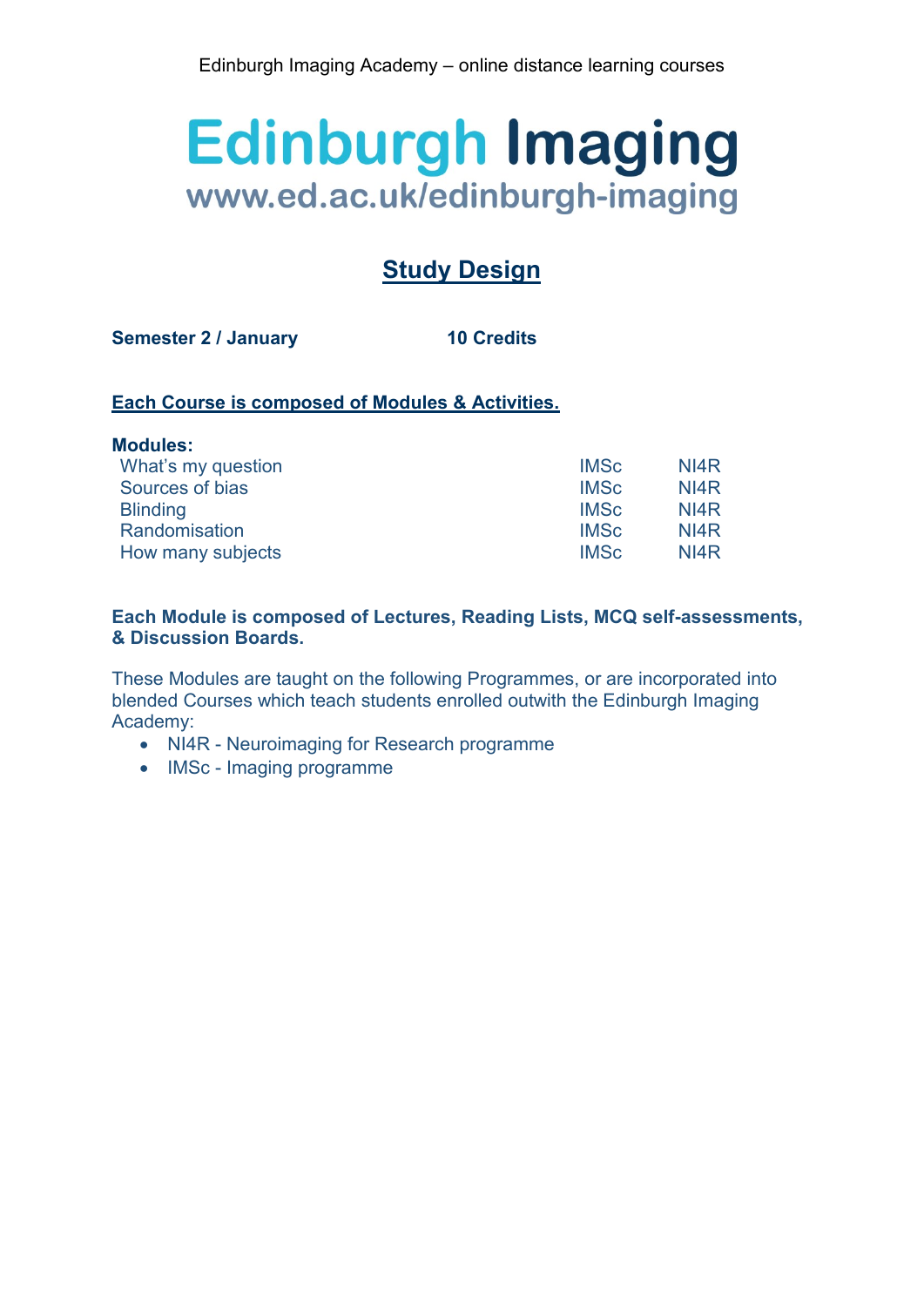# **Modules:**

**What's my question:** What's my question?

**Sources of bias:** Sources of bias in the design of studies assessing diagnostic tests

**Blinding:**

**Blinding** 

#### **Randomisation:**

Randomisation – when and why? What can go wrong and some practicalities

**How many subjects:** Introduction Calculating sample size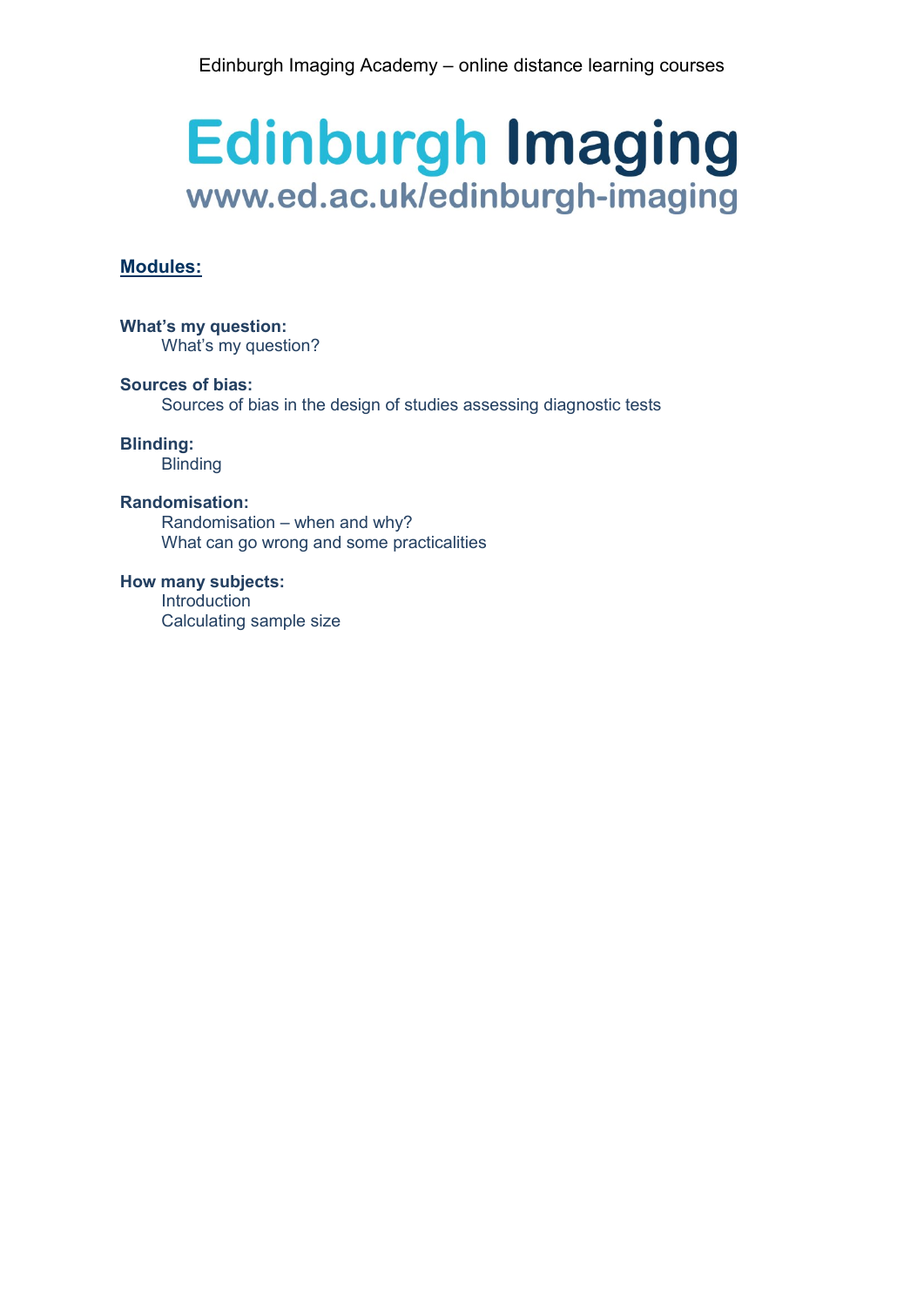# **What's my question?**

#### Lecture 1

**Title: What's my question?**

Description: An introduction to how to design good imaging studies Author(s): Prof. Joanna Wardlaw

# **Learning Objectives**

- Specify your research question
	- Design your study to address that question whether imaging is being used:
		- o as a diagnostic test
		- $\circ$  to explain disease pathophysiology
		- o to understand normal brain function

# **Sources of bias**

Lecture 1

**Title: Sources of bias in the design of studies assessing diagnostic tests** Description: A summary of the main factors which can bias research results Author(s): Prof. Joanna Wardlaw

# **Learning Objectives**

- List major sources of bias in the design of imaging studies
- Describe each type of bias
- Describe the effect that each bias would have on the results of the research
- Describe how to recognize and avoid such bias when designing future studies

# **Blinding**

# Lecture 1

# **Title: Blinding**

Description: An introduction to the importance of blinding in the design of good imaging studies

Author(s): Prof. Joanna Wardlaw

# **Learning Objectives**

- Explain why blinding of assessments is important in research studies using imaging
- Give examples of where lack of blinding may have influenced results
- Give examples of how failure to blind can influence study results
- Give examples of how assessments can be blinded